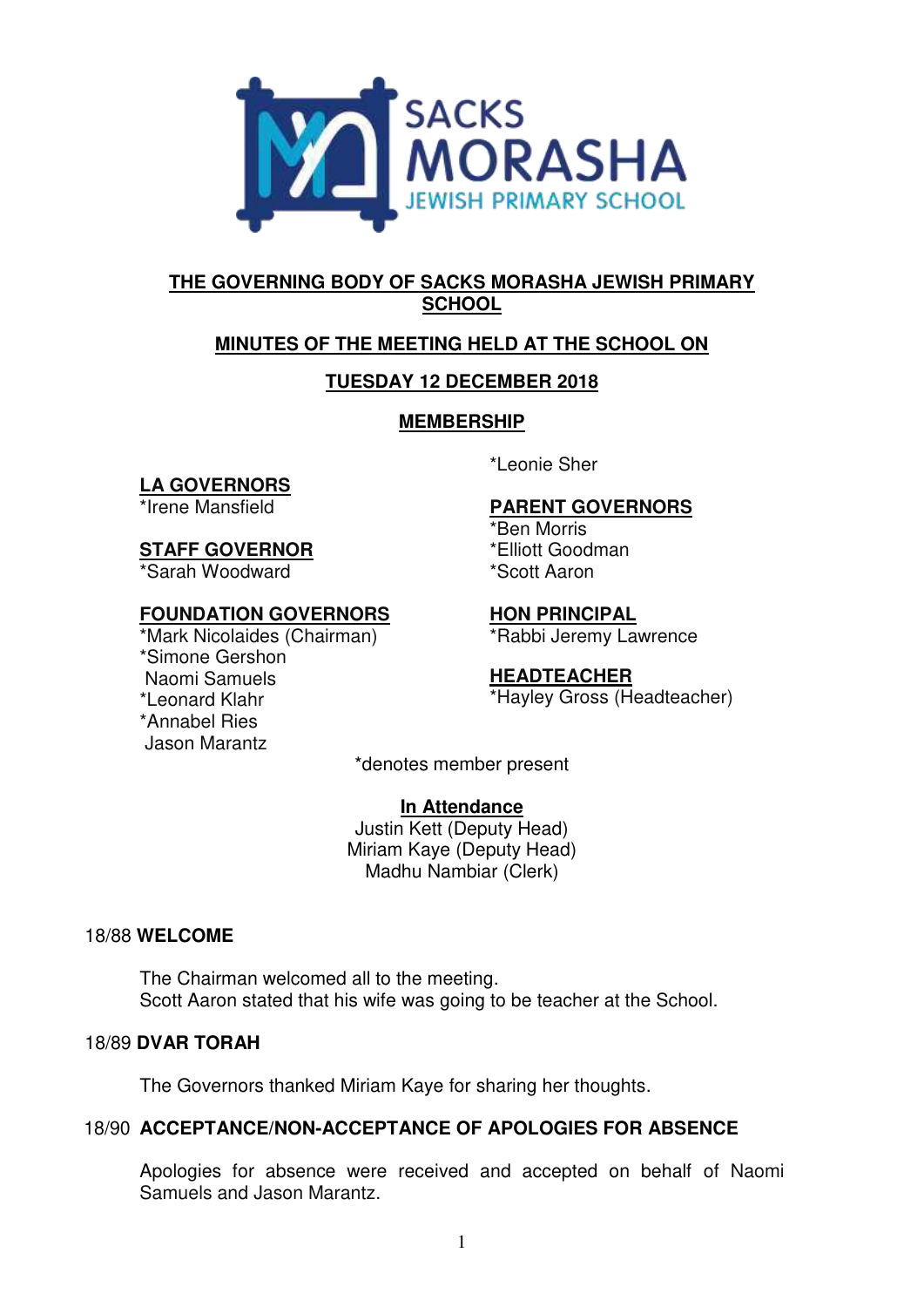# 18/91 **MINUTES OF THE GOVERNING BODY MEETING HELD ON 10 OCTOBER 2018**

The minutes of the meeting held on 10 October 2018, copies of which had been circulated prior to the meeting, were **CONFIRMED**.

## 18/92 **MATTERS ARISING**

There were no matters arising not covering in the meeting.

## 18/93 **DECLARATION OF PECUNIARY INTEREST**

There were no pecuniary interests declared by Governors in the current agenda.

## 18/94 **HEADTEACHER'S REPORT**

The Headteacher presented her verbal report to Governors:

#### Health and Wellbeing

The School look after all the children's health and wellbeing and were finding that those children whose strengths did not lie so much in physical activities, were feeling left out. A tournament had been set up at the Power League centre for those children who did not normally relish competitive sports and everyone who took part had been awarded prizes; the Headteacher was pleased to report that the children had returned to School happy and enthused.

#### Religious Celebrations

Succot and Hanukkah had been observed at the School and the celebrations had been appreciated and enjoyed by the children.

A Governor commented that it was nice for them to hear about events that the children had taken part in as the children did not always share this at home.

#### Staffing

- The Headteacher reported that one person had resigned but the position had already been recruited to.
- A teacher had been moved into a paid middle leadership position.
- A Kodesh teacher had been employed and would start in late January.
- Recruitment for office staff was ongoing and in the meantime the leadership were covering the essential functions relating to HR and finance.

A Governor asked about the understanding that the MAT would take over the main office responsibilities. The Headteacher explained that KPMG and another company, had been working with the MAT to provide services but there wasn't yet clarification about how the School would engage with them.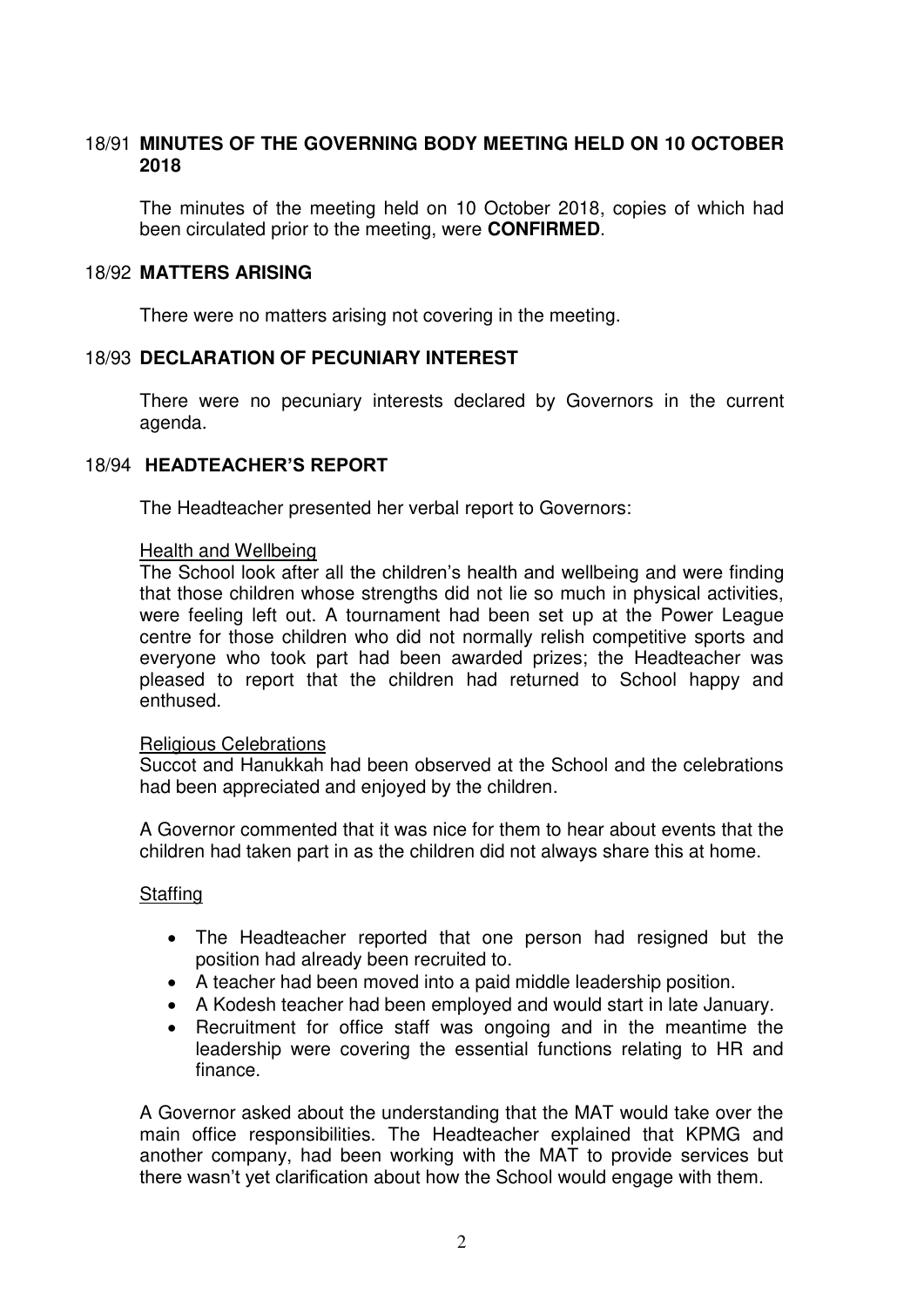Governors enquired if the MAT were aware of the issues and the Headteacher responded that they were, and were involved with trying to find a long-term solution. Governors also asked if any teachers had resigned due to the School joining the MAT and were informed that this had not been the case but they were monitoring staff movement.

The Headteacher would provide a more detailed report on staffing at the next meeting.

#### Moriah

The Headteacher was at Moriah for two days but she had kept in regular contact with the SLT who had managed the School well in her absence.

The Headteacher had realised the benefits of working in a different environment and had been encouraging middle management to also spend time in other schools with their subject counterparts or for general observation as part of their self-development.

At the next staff forum, the staff would be asked about their views on the arrangements. Governors were asked to attend the forum and express their appreciation for their support during the recent unsettled period. The Headteacher would inform Governors when the forum was due to take place.

**ACTION:** Headteacher

#### Social events

The Headteacher noted that the children had enjoyed being involved with preparing a surprise presentation for a teacher who was leaving.

The children had celebrated a teacher gaining their British citizenship and this had been combined with a session on British values.

Governors requested that the ceremony was videoed as an example of how the School embraced British Values.

#### **ACTION:** Deputy Headteacher

The Governors thanked the Headteacher for her report.

#### 18/95 **OUTCOMES AND TARGET SETTING (FOR ALL STATUTORY TESTS)**

The Ofsted data dashboard, which was published on the DfE website, had been circulated to the Governors and had been compared to other schools. The data could be found on the website.

Governors requested the link to the DfE website.

#### **ACTION:** Deputy Headteacher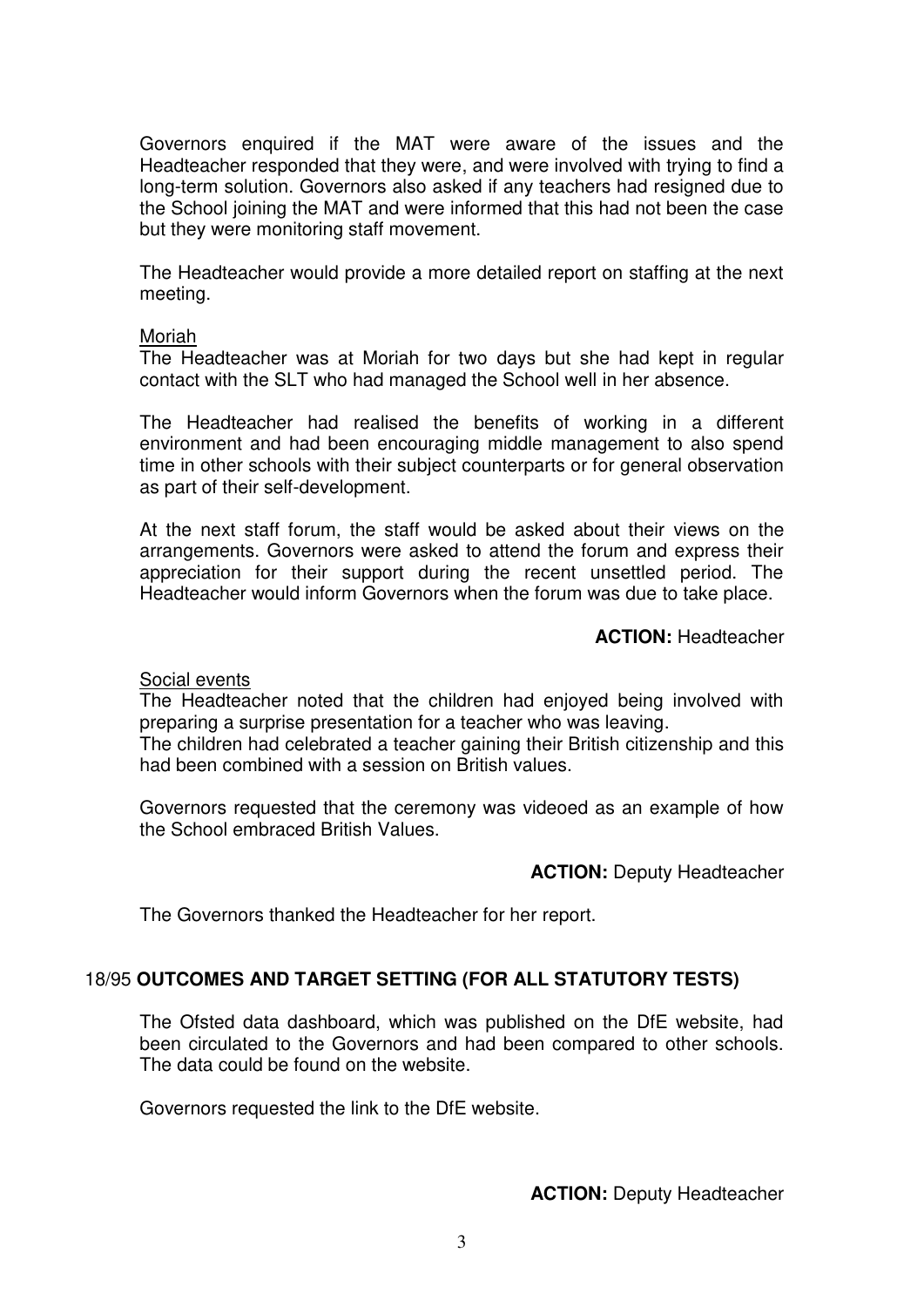The Governors looked at the dashboard and the questions likely to rise from the data if the inspector were to visit the School.

 The Governors discussed the data and asked questions to improve their understanding of the detail and information illustrated by the graphs.

Arising from the ensuing discussions:

## Ethnic Diversity

Governors noted that the data appeared to show the School as being ethnically homogenous which, it could be argued, did not reflect the diversity of family origins. The Leadership explained that due to the size of the School, they had to limit the criteria for the census and commented that families also did not always fill in the form correctly. There were many other ways the children were grouped to reflect markers which indicated the differences that needed to be accounted for in teaching and learning outcomes.

English as an Addition Language (EAL)

Governors asked if EAL pupils were provided for separately and were told that there was usually not more than one EAL student in a class and that there was sufficient support for these pupils.

**Writing** 

The data showed that for KS1 the weakest subject was writing and the Governors asked for possible reasons. It was explained that the moderation used by external moderators differed to how the School would assess the writing who encouraged wider reading and independent thinking. A two-week cycle had been scheduled to focus on greater depth with groups that had been identified as needing more support. The subject leaders had been visiting other schools to compare moderated work.

The Governors asked why there was a difference between girls and boys; the Headteacher replied that writing moderation was largely subjective and girls tended to relate to a greater variety of subjects. The School were encouraging boys by initiating topics that might stimulate them to be more creative in their writing.

The Governors stated they were pleased that the School were in the top 20% for SEN support and questioned how this had been achieved. They were informed that the School had no children who had an Education and Health Care Plan (EHCP) but there were students who received externally provided therapies which classified them as requiring SEN support.

The Governors went on to ask how lower ability children were integrated into the curriculum. The Headteacher explained that the School ethos was to include all children into all activities including extra-curricular to give them a broad based balanced experience. The differentiation within curriculum planning allowed children to achieve the best they could as individuals; the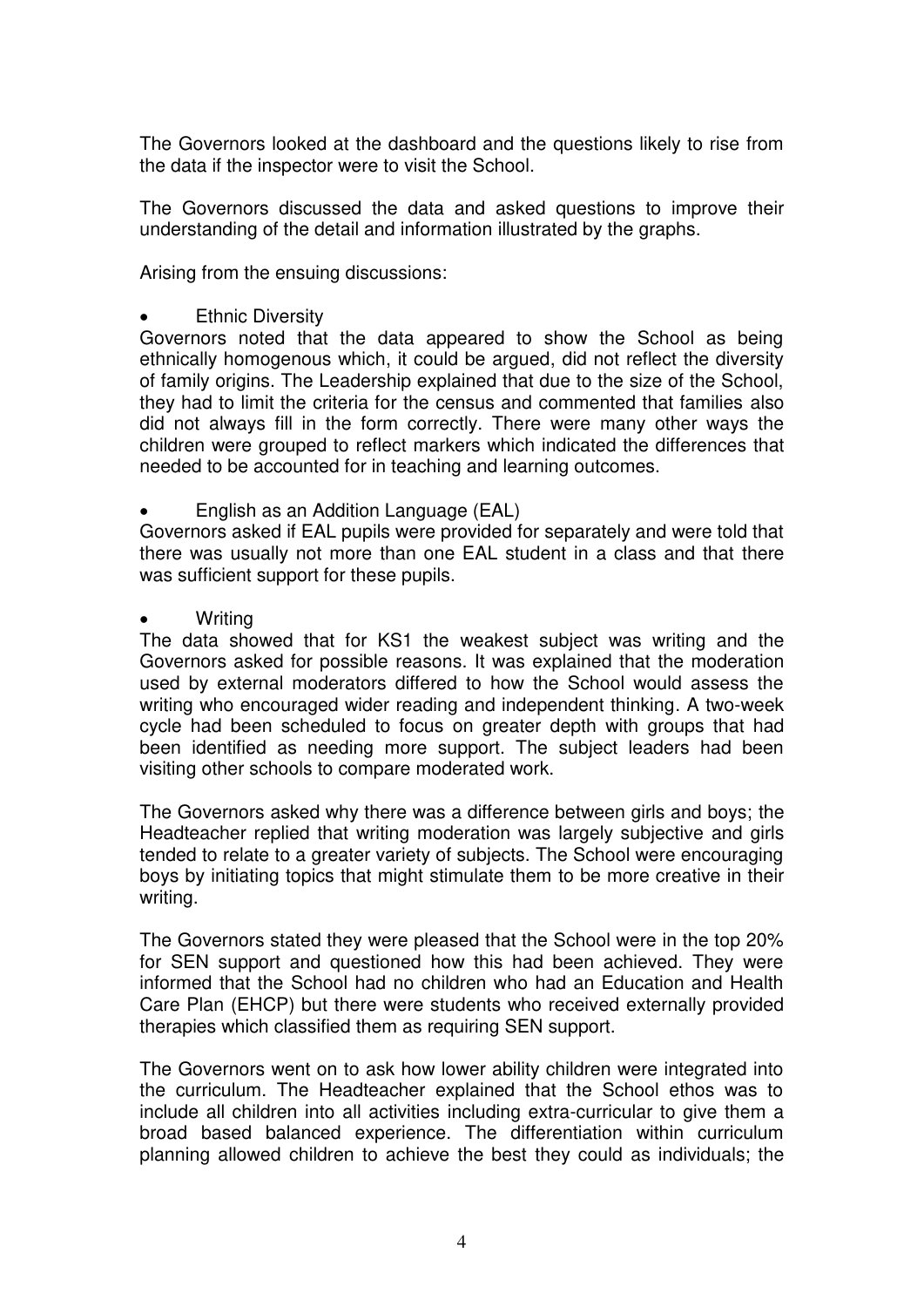Headteacher added that one of their main objectives was that all the children enjoyed their learning experience.

The Governors supported the holistic pastoral approach the Headteacher had described. The Headteacher commented that they had visited a highly rated secondary school that their children were interested in moving on to, and found that their philosophy was like that of the School.

## 18/96 **OFSTED PREPARATION**

The Governors were referred to the list of preparatory questions and related information for an Ofsted visit that had been circulated with the agenda.

Governors were advised to make themselves thoroughly familiar with the information and the updates on the website so that their knowledge was always current. It was suggested that Governors also did their own research into issues that affect the School and in areas that would improve their understanding of their roles. Arising from the ensuing discussions about the importance of being prepared:

- Governors were guided about how to observe and measure work in the classrooms during the learning walks.
- Data was explained and Governors were reminded about how to use this to determine progress and attainment.
- The Headteacher and JK talked about the programmes in place to promote health and wellbeing within the School and directed the Governors to the website which listed all the options.

Governors asked if there was a way to measure the impact of the interventions and were informed that mainly it was through parental feedback and teacher's observations. As the programmes embed, empirical evidence would be provided as the children moved up through the School. This would include regular surveys which would indicate how effective the programmes were.

 It was agreed that being Ofsted ready should be a standing item on the agenda.

## **ACTION:** Chairman

# 18/97 **TERM DATES**

 The Governors had a rigorous debate regarding term dates for the following academic year: Points under consideration were:

- Managing holidays with parent's work schedules so family time is maximised
- Allowing children to enjoy the activities at School organised around the religious occasion's and reinforcing the significance of the events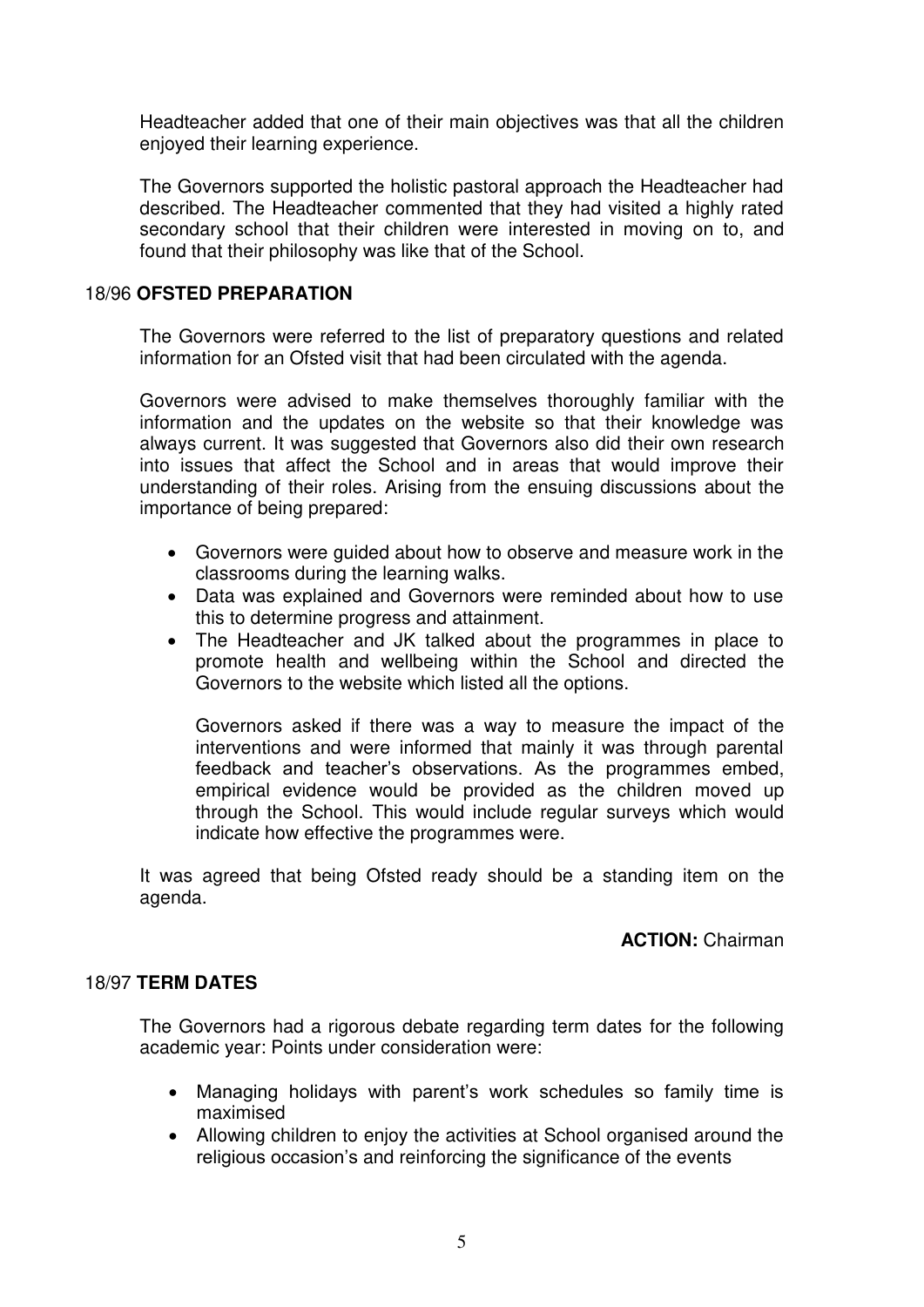- Looking at aligning with neighbouring schools and particularly secondary schools
- Staff and parent feedback
- Lining up Sukkot holiday with the mid-term break
- Families who took holidays during term time tended to extend the holiday periods despite this not being allowed

There followed a brief discussion about parents taking their children out during term time and what action the School took about this. Parents at the School tended to take some holidays when convenient and cheaper for them but attendance was at a satisfactory level. The Governors stated that the Headteacher should have discretion in how she dealt with the families who took time off.

Following the debate, a vote was taken and it was AGREED that the School would be closed between Monday 14 – Wednesday 23 October.

The Chairman would send Governors an updated list of the holidays which would also be added to the website.

**ACTION:** Chairman

## 18/98 **SAFEGUARDING REPORT**

 The Safeguarding Governor presented the Governor Visit Report: Safeguarding and Child Protection.

• Safeguarding governor will continue to do termly safeguarding reviews and present an annual report to the Governing Body.

**ACTION:** Annabel Ries

- MK and HG will copy the Safeguarding governor in to the Safeguarding audit as it is updated, so she can monitor progress.
- HG and MK had a Safegurading audit with Jane Morris of Barnet

 Governors commented they had enjoyed the online Governor training courses and felt they had learned a great deal. It was noted that face to face courses could be more effective and enquiries would be made of PAJEs to see if they offered any safeguarding courses.

**ACTION:** Annabel Ries

#### 18/99 **TRAINING REPORT**

 The Governors were thanked for updating the Skills and Training log which had been put online. The Governors were informed that any training they did could be added to the log. All governors were encouraged to do PaJeS and other relevant training courses to advance their skills.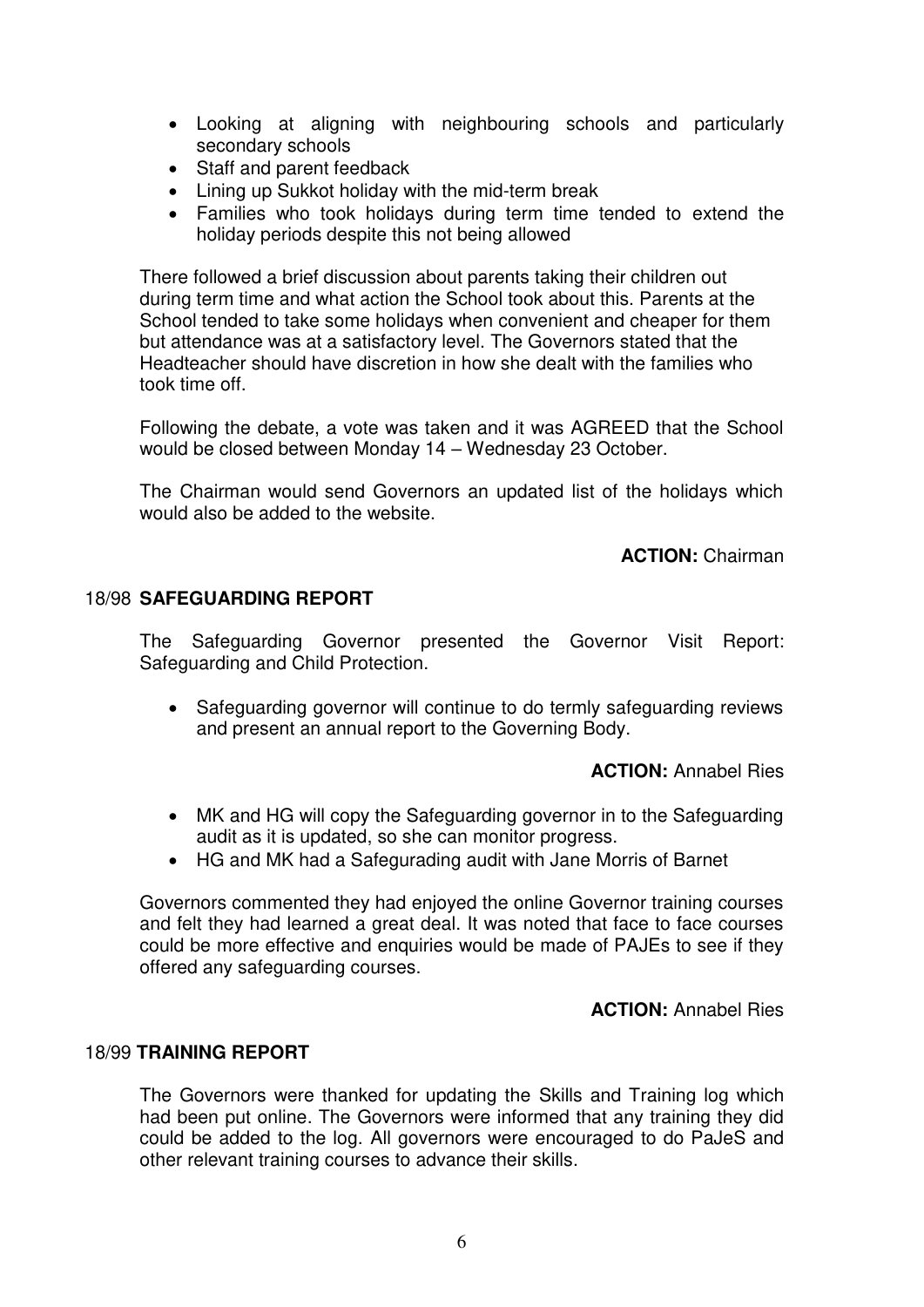When recruiting new governors, the GB would look to fill gaps in their combined skill set, though there may be a need to see what would be offered by the upcoming MAT.

 The email addresses of all Governors would be sent to PAJEs so that they could be sent information on the courses being offered.

## **ACTION:** Annabel Ries

## 18/100**SAFETY AND SECURITY REPORT**

The Health and Safety Governor presented the Safety and Security report.

 The Headteacher undertook to look at the issues and recommended actions noted in the report with the Caretaker Aleks Jakovlevs and discuss the budget available to do the remedial work with Jeremy Newman.

## **ACTION:** The Headteacher

 It was noted that some parents had concerns about the security arrangements at the School which included the voluntary involvement of parents. The Governors discussed the needs of the School and heard from the Leadership about their observations of existing security.

The Chair offered to write to the parents to explain the security arrangements that were in place and remind parent volunteers what their responsibilities entailed. The Headteacher said she would call on the Chair to write the letter if she thought that further communication with parents on that topic was needed.

## **ACTION:** The Headteacher

## 18/101 **HEALTH AND WELLBEING REPORT**

The Health and Wellbeing Governor presented her reports from the Children's Wellbeing and Parents Wellbeing surveys.

 The summary of the report concluded that while most of the children were happy at school, there had been a mention of some bullying and feelings of loneliness or being left out. These issues needed to be attended to so that all the children were happy and had a feeling of wellbeing.

 The leadership responded by saying that the low-level bullying which had been identified had been dealt with immediately. The points raised in the feedback had been listened to and appropriate action taken.

It was suggested that the survey should be repeated in the summer.

## 18/102 **ANY OTHER BUSINESS**